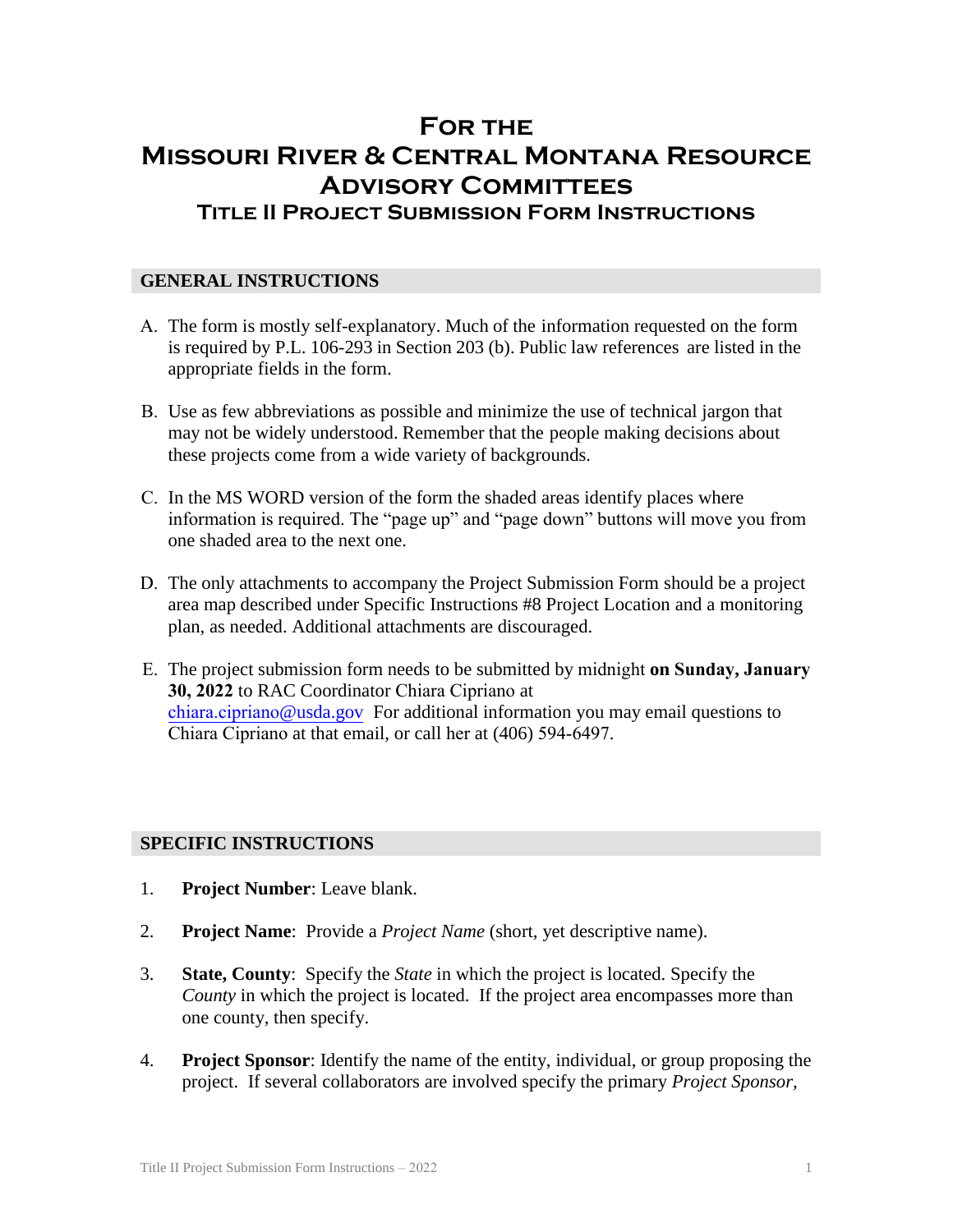only (the person to be reached for further information if necessary), and provide a list of other collaborators in Block 10: *Project Description*.

- 5. **Date**: Enter the *Date* of project submission. Use the following format: 02-10-2017.
- 6. **Sponsor's Phone Number**: Enter the *Project Sponsor's* daytime *Phone Number*.
- 7. **Sponsor's E-mail:** Enter the *Project Sponsor's E-mail address*. If none, enter N/A.
- 8. **Project Location (attach project area map)**: Submit an appropriate *Project Area Map* along with the submission form. The following information should be contained on the map: project title; project boundary; stream names; road numbers; legal location; township, range, and section designations; scale bar; compass orientation; and legend. The map scale should be no larger than 2.64 inches/mile and no smaller than one inch/mile.
	- 8a. **National Forest(s)**: Identify the appropriate *National Forest* unit (e.g., Flathead National Forest, Helena - Lewis and Clark National Forest, or Lolo National Forest).
	- 8b. **Forest Service District**: Identify the appropriate *Forest Service District*. If the project occurs within two or more districts, then specify and denote the lead district with an asterisk (\*).
- 9. **Statement of Project Goals and Objectives**: State the *Project Goals and Objectives* in a clear, succinct manner. (max. 7 lines)
- 10. **Project Description**: In the space allotted, provide a concise *Project Description*. Do not reiterate other descriptive details provided elsewhere in the project submission form. Be sure to highlight any unique aspects or special circumstances. (max. 30 lines)
- 11. **Type of Lands Involved:** Check the appropriate box. If yes, then provide a brief description of the lands.
- 12. **How Does Proposed Project Meet Purposes of the Legislation**? Check each box that is applicable.
- 13. **Project Type**: Check the most applicable *Project Type*. If none apply, then check the box entitled "Other Project Type" and specify.
- 14. **Identify What the Project will Accomplish**: Fill in the estimated project accomplishment measures that apply. If certain measures do not apply, then leave them blank.

**Total Acres**: Estimate the *Total Acres* improved or benefited within the project area.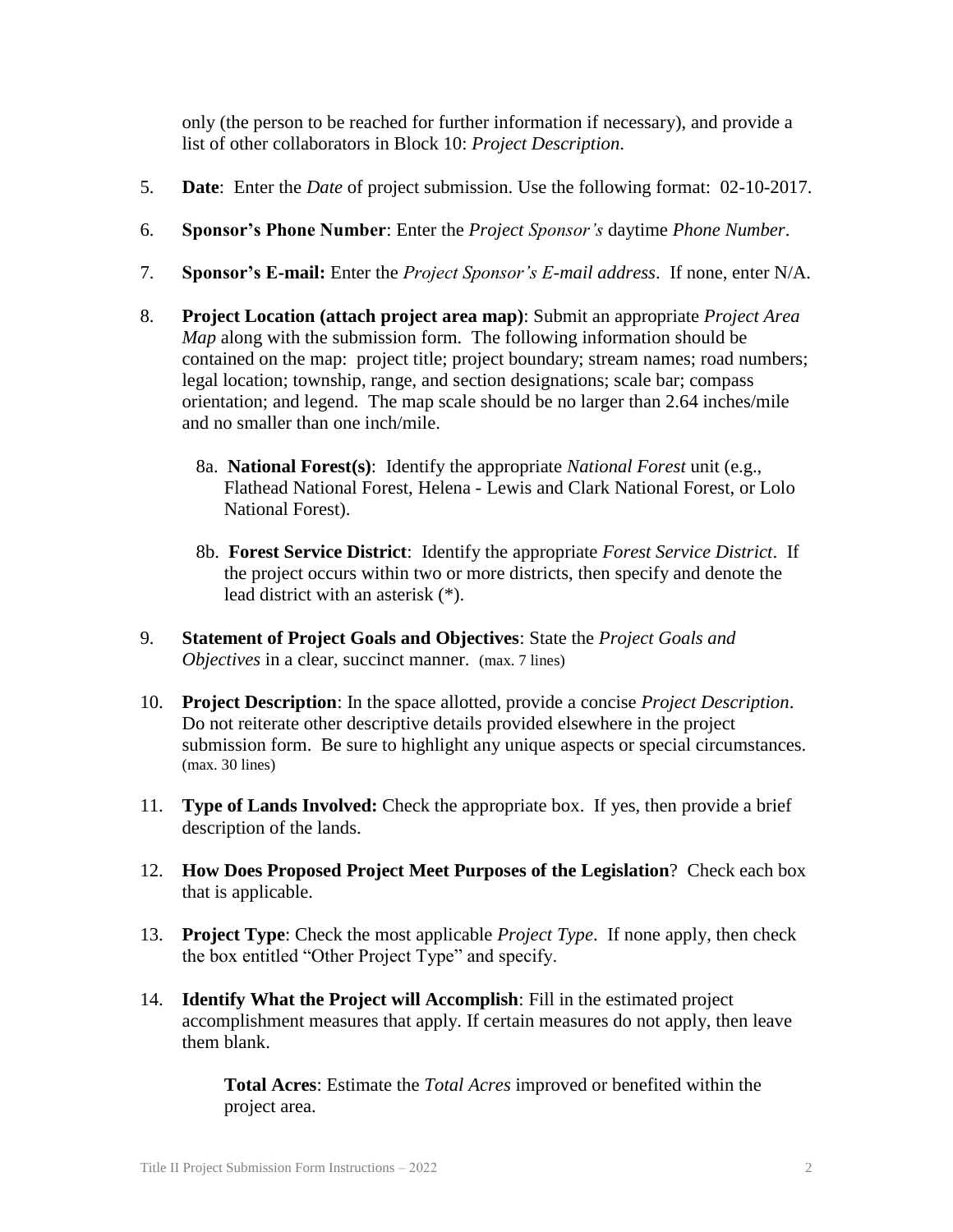**Total Miles**: Estimate the *Total Miles* of road, trail, stream, etc. to be treated.

**Number of Structures**: Estimate the total *Number of Structures* to be developed or constructed.

**Est. People Reached**: Enter the *Estimated Number of People to be Reached* through environmental education programs, signs, brochures, etc.

**Number of Jobs Generated**: Estimate the *Number of Laborer Days* required for implementing the project (i.e., contractor laborer days, volunteer laborer days, federal workforce laborer days, etc.). 1 laborer day  $= 8$  hours of work time. For example, one person working 16 hours equals 2 laborer days and two people working 8 hours each also equals 2 laborer days.

**Other (specify)**: Identify *Other* measure of proposed project accomplishments or expected outcomes if the other categories are inadequate for an accurate description. Make sure to specify the units of measure.

- 15. **Estimated Start Date**: Enter the *Estimated Start Date*. Use the following format: mm-dd-year (Example: 04-31-2006).
- 16. **Estimated Completion Date**: Enter the *Estimated Completion Date*. Use the following format: mm-dd-year (Example: 04-31-2006).
- 17. **How Will Cooperative Relationships Among People That Use Federal Lands Be Improved**? Describe how the proposed project will improve cooperative relationships among people that use federal lands (Forest Service and BLM). For example, will the project bring groups with differing views on natural resource management together in an effort to achieve outcomes pursuant to common interests? (max. 12 lines)
- 18. **How is the project in the best interest of the community?** Provide a rationale for how the proposed project is in the best public interest. (max. 12 lines)
- 19. **How does project benefit federal lands/resources?** Answer this question only for those Title II projects where implementation is proposed on non-federal lands. Title II projects to be implemented on state, county, or private lands must have a clear description of benefits for federal lands and/or resources. For example, a culvert replacement on non-federal lands may improve passage of fish migrating upstream to public lands. (max. 12 lines).
- 20. **Proposed Method(s) of Accomplishment**: Check the method(s) of accomplishment that apply and/or specify "other" and describe.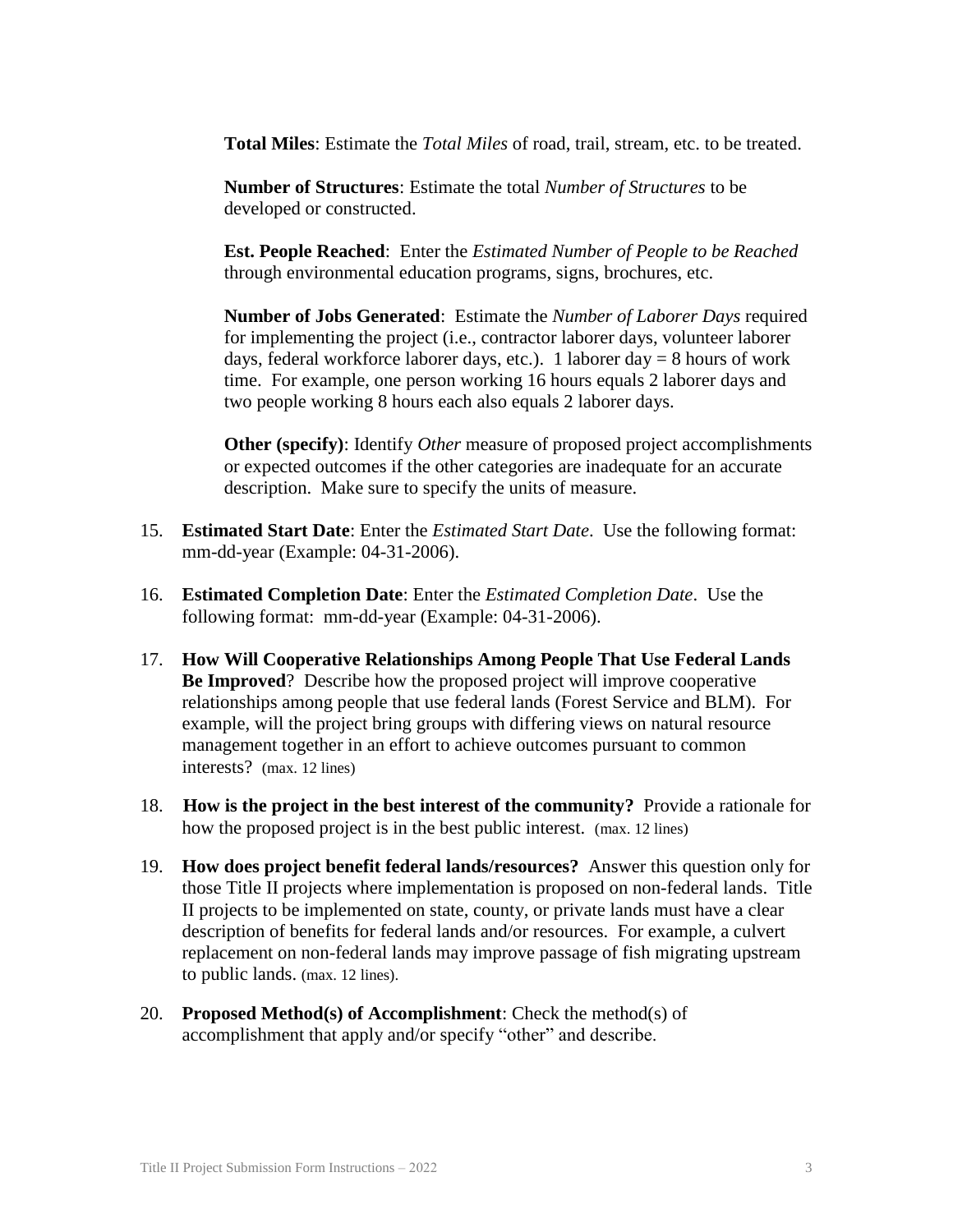- 21. **Will the Project Generate Merchantable Materials?** Check "yes" or "no." This applies to those projects involving the sale of merchantable material using separate contracts for:
	- i. the harvesting or collection of merchantable material; and
	- ii. the sale of such material.

# 22. **Anticipated Project Costs**:

22a. **Total County Title II Funds Requested**. Identify the total amount of Title II funds requested. This amount will equal that identified for the Total Cost Estimate (Item 37) in *Column B* of Table 1.

22b. **Is this a multi-year funding request**? Check "yes" or "no."

23. **Identify Source(s) of Other Funding, above, in Column C**: For all other contributions identified in *Column C* (Table 1), identify the source(s) of contribution and the amount(s) being contributed by the source(s). (max. 7 lines)

# 24. **Monitoring Plan (Required)**

- a. **What measures or evaluations will be made to determine how well the proposed project meets the desired ecological conditions**? Describe the specific evaluations to be made in order to determine how well the proposed project meets its stated goals and objectives, particularly in regard to the desired ecological conditions. (max. 7 lines)
- b. **Identify who will do the monitoring**: Provide a plan for determining how well the proposed project contributes towards local employment and/or training opportunities. Identify who will be responsible for completing this monitoring item. (max. 7 lines)
- c. **Identify total funding needed to carry out specified monitoring tasks (Table 1, Item k):** Enter the estimated dollar amount. (max. 7 lines)
- 25**. Identify remedies for failure to comply with terms of the agreement:** Check the appropriate box.

# **Project Cost Analysis Worksheet**

**Table 1, Column A – Federal Agency Appropriated Contribution**. Identify any funding matches provided through Federal agency appropriations for each cost item in *Column A*. [Note: Complete this column only if the Project Sponsor is a federal entity.]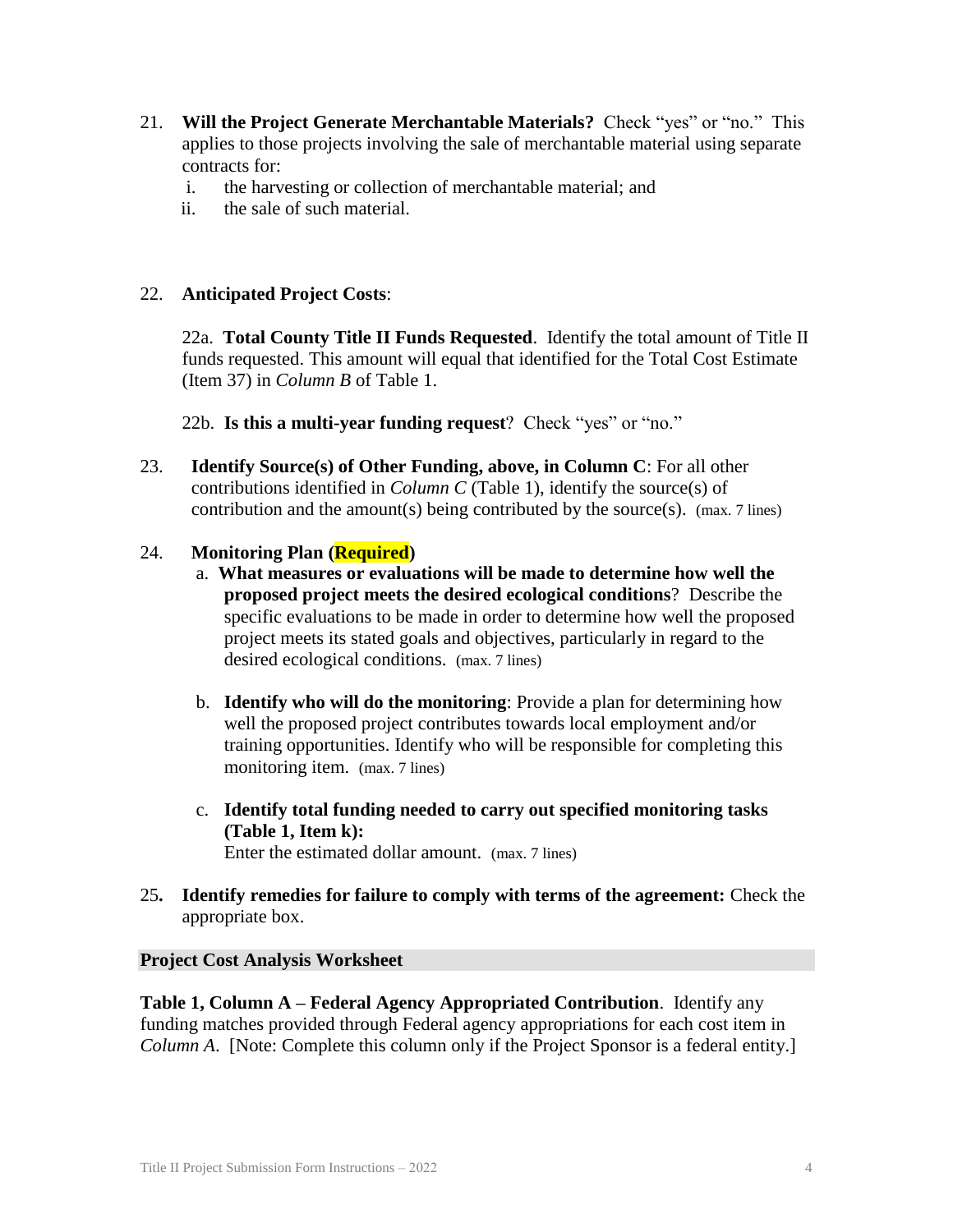**Table 1, Column B – Requested County Title II Contribution**. Identify all Title II funds requested for each cost item in *Column B*.

**Table 1, Column C – Other Contributions**. Identify any other matching contributions provided from non-Forest Service or non-BLM appropriations for each cost item in *Column C* (e.g., funds secured through State of Montana programs or private funding).

**Table 1, Column D – Total Available Funds**: *Column D* is the sum of *Columns A, B, and C*.

- a. **Field Work & Site Surveys:** Identify the costs for all necessary *Field Work and Site Surveys*, including data collection.
- b. **NEPA:** Identify the costs for completing *NEPA. (National Environmental Policy Act)*
- c. **ESA:** Identify the costs for completing *Section 7 ESA Consultation*. *(Endangered Species Act)*
- d. **Permit Acquisition**: Identify the costs for acquiring all required permits for project implementation.
- e. **Project Design & Engineering**: Identify the costs for *Project Design and Engineering* support.
- f. **Contract/ Grant Preparation**: Identify the costs for developing necessary contracts for advertisement and award. If the Project Sponsor is a federal entity, then include costs for contracting officer support.
- g. **Contract/Grant Administration**: Identify the costs for administering all necessary contracts. Include costs for contracting officer's support. If the Project Sponsor is a federal entity, then include costs for contracting officer support.
- h. **Contract/Cost**: Provide an estimate for the actual *Contract/Grant Cost*.
- i. **Salaries**: Provide an estimate for the actual *Workforce Cost*.
- j. **Materials & Supplies**: Identify the costs associated with all *Materials and Supplies* necessary to complete the project.
- k. **Monitoring**: Identify the costs to complete the required *Monitoring* components outlined in the Monitoring Plan, below, for Item 24.
- l. **Other (specify):** Identify any other costs associated with the project and specify.